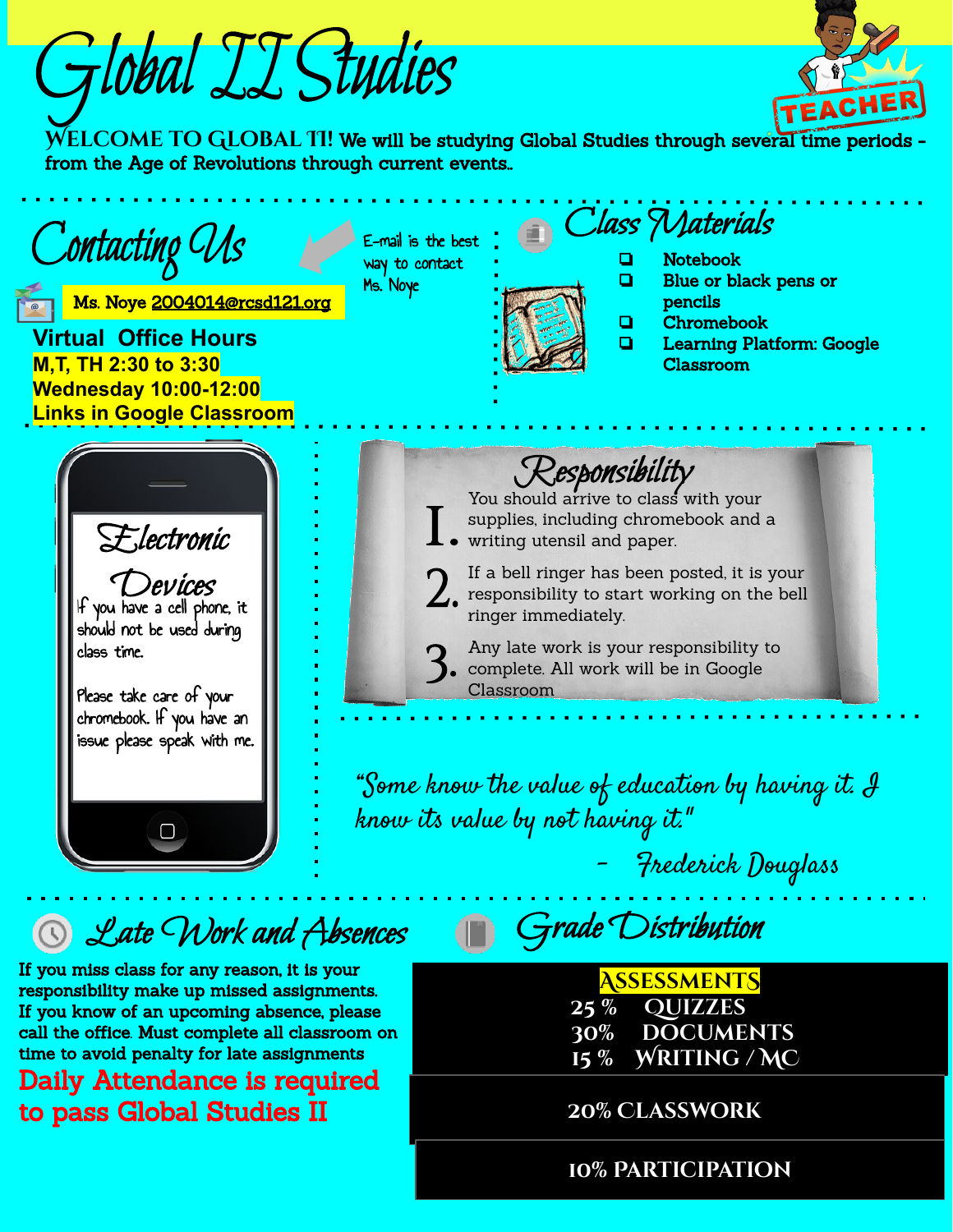

- O Unit #1: Age of Reason Enlightenment
- o Unit #2: French Revolution
- o Unit #3: Napoleonic Era/Revolutionary Reactions
- o Unit #4: Industrial Revolution
- o Unit #5: Nationalism
- o Unit #6: Imperialism
- o Unit #7: World War I
- o Unit #8: Russian Revolution
- o Unit #9: Interwar Years
- o Unit #10 World War II
- o Unit #11: Cold War
	- Unit # 12: Decolonization of Africa & India
	- Unit #14: Modern Issues

500

Weakly Schedule

#### Mon, Tues, Thurs. Friday: **Synchronous Learning online with teaching in real time**

### Wednesday: Asynchronous online learning independently. Attendance take everyday

# Assessments

**ESSAYS/ Documents**: A large part of the Regents Examination requires Enduring Issue Essay and Constructed Responses to documents. Both will be assigned throughout the year in preparation for the Regents exam.

**QUIZZES:** Announced quizzes should be expected at least once every two weeks. Unannounced quizzes will be given from time to time. This quizzes can be muplice choice, short essay, political cartoons and word banks.

**PARTICIPATION:** Participation means participating in class discussions, participation in small group work, coming to class prepared with necessary materials, paying attention and taking notes all count toward a participation grade.

Classwork: Should be completed during class time. If not, should be completed for homework. Late work should be completed by Friday.